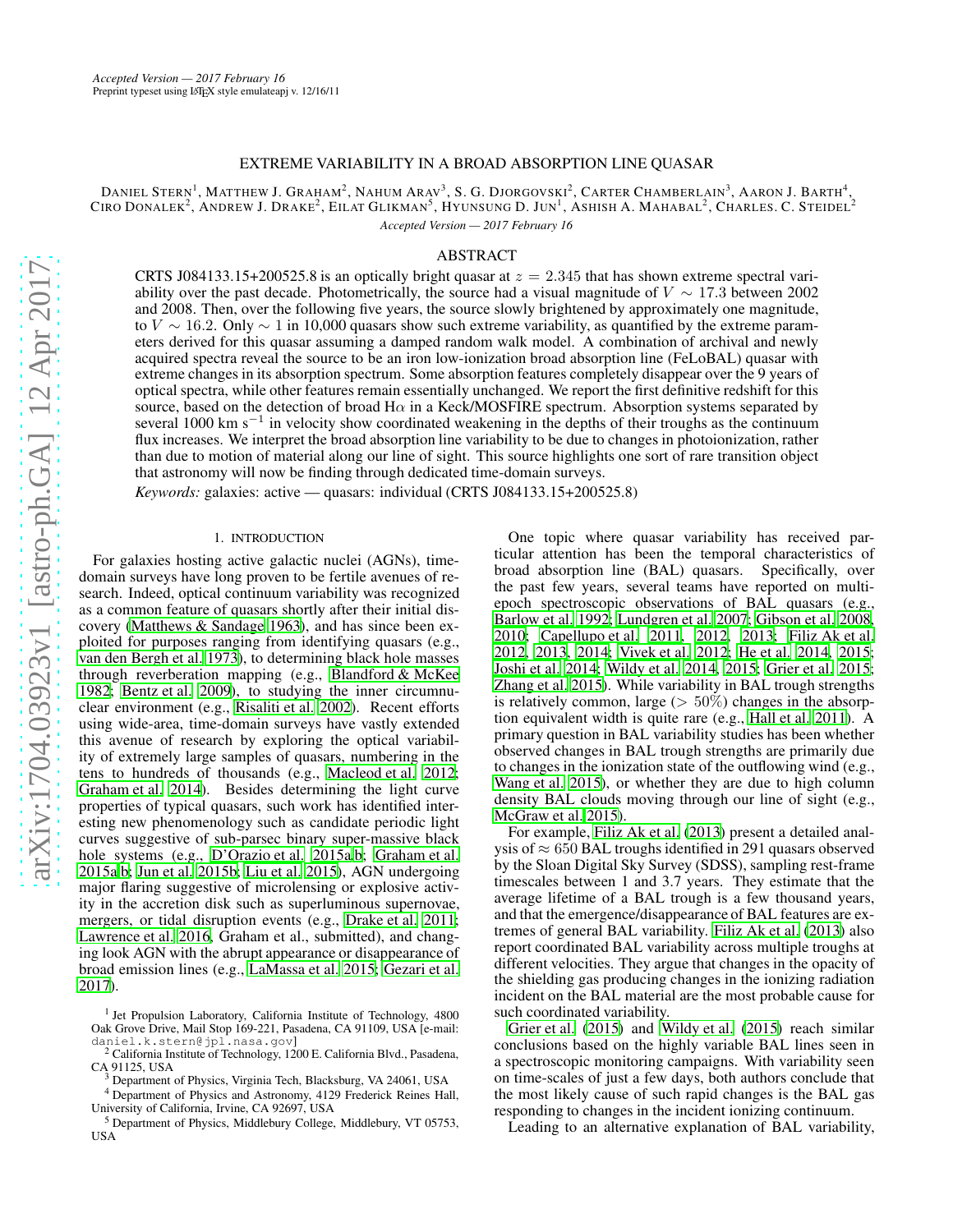[Capellupo et al. \(2011,](#page-4-19) [2012\)](#page-4-20) report on an ongoing monitoring campaign of a sample of 24 BAL quasars at  $1.2 < z < 2.9$ on timescales ranging from  $\sim$  4 months to  $\sim$  8 years. Studying the C IV BAL feature, [Capellupo et al. \(2011](#page-4-19)) found variability in 40% of their sample on month-long timescales, and in 65% of their sample on year-long timescales. They find that higher-velocity BALs are more likely to vary than lowervelocity BALs, and that weaker BALs are more likely to vary than stronger BALs. They suggest that the observations are best understood as the movement of clouds within 6 pc of the central engine across the line of sight. In a detailed study of the first observation of P V  $\lambda\lambda$ 1118, 1128 BAL variability in a quasar, [Capellupo et al.](#page-4-30) [\(2014\)](#page-4-30) argue that the observations are best described by a BAL cloud at a distance of  $\lesssim$  3.5 pc moving across the line sight. The implied kinetic energy of the outflow would be  $\sim$  2% of the quasar bolometric luminosity, which is sufficient to cause substantial feedback.

Also supporting this interpretation that BAL variability is not dominated by photoionization, [He et al. \(2014](#page-4-25)) report on 18 epochs of SDSS/BOSS spectroscopy of a BAL quasar at  $z = 2.72$ . They find only a weak correlation between the BAL variability and the continuum luminosity, suggesting that continuum changes are not driving changes in the BAL trough amplitudes.

Here, we report on CRTS J084133.15+200525.8 (CRTS J0841+2005), an optically bright quasar that has shown extreme variability over the past decade (Figure [1\)](#page-1-0). The quasar transitioned from having a relatively stable visual magnitude of  $V \sim 17.3$  between 2002 and 2008, to slowly brightening by a factor of  $\sim 2.5$  over the course of 5 years and then plateauing at  $V \sim 16.2$ . As detailed below, a combination of archival and newly acquired spectroscopy reveal this source to be an iron low-ionization broad absorption line (FeLoBAL) quasar exhibiting extreme spectroscopic changes over the same time period, and the nature of these variations allow us to assess the likely cause of the BAL trough variability.

Independent of our own work on CRTS J0841+2005, [Rafiee et al.](#page-5-8) [\(2016\)](#page-5-8) recently reported on this same source as part of a sample of three FeLoBAL quasars that have shown significant spectroscopic variability over the past decade. Interestingly, all three show decreasing strength of their lowionization iron absorption. The current paper has several additions relative to that work. Specifically, we provide new data on CRTS J0841+2005, including a new epoch of optical spectroscopy which demonstrates continued spectral changes, and a near-infrared spectrum which provides the first precise redshift for the quasar as well as an estimate of its black hole mass. Finally, [Rafiee et al.](#page-5-8) [\(2016\)](#page-5-8) remain agnostic as to whether absorber transverse motion or ionization variability is the more likely cause of the changes in the absorption troughs of this source. In contrast, the additional epoch of Palomar spectroscopy presented here allows us to argue that ionization variability is the more likely cause of the extreme absorption variability seen in CRTS J0841+2005.

Throughout this paper, we use Vega magnitudes unless otherwise indicated and we adopt the concordance cosmology,  $\Omega_{\rm M} = 0.3, \Omega_{\Lambda} = 0.7$  and  $H_0 = 70 \text{ km s}^{-1} \text{ Mpc}^{-1}$ .

### 2. DATA AND RESULTS

2.1. *Optical Light Curve*

SDSS 16 Magnitude 16.5  $17$ CSS<br>MLS<br>LINEAR 17.5 18 1000 2000 3000 4000 5000 52500  $\rm MJD$ 

<span id="page-1-0"></span>Figure 1. V -band light curve for CRTS J0841+2005. CSS and MLS refer to data from two of the telescopes that comprise CRTS, the Catalina Sky Survey 0.7 m Schmidt telescope located at Mt. Bigelow in Arizona (CSS) and the 1.5 m Mt. Lemmon Survey Cassegrain reflector, also in Arizona (MLS). LINEAR refers to data from the Lincoln Near-Earth Asteroid Research program, which used two essentially identical 1.0 m telescopes located at White Sands, New Mexico [\(Sesar et al. 2011](#page-5-9)). To put all data on the same photometric scale, offsets have been derived from regions of temporal overlap to ensure equal medians. Vertical lines show the epochs of the optical spectra discussed in §2.2.

The Catalina Real-time Transient Survey<sup>[6](#page-1-1)</sup> (CRTS; [Drake et al. 2009\)](#page-4-31) leverages the Catalina Sky Survey, designed to search for near-Earth objects, as a probe of the time-variable universe. CRTS has used three telescopes for much of the past decade, two in the northern hemisphere and one in Australia, to cover up to  $\sim 2500 \deg^2$  per night. The filterless observations are broadly calibrated to Johnson V (for details, see [Drake et al. 2013\)](#page-4-32) with a nominal depth of  $V \sim 20$ . The full CRTS data set contains time series for approximately 500 million sources.

CRTS represents the best data set currently available with which to systematically study quasar variability with large samples over a decade-length timescale. In an analysis of characteristic timescales of 240,000 known spectroscopically confirmed objects using Slepian wavelet variance, Graham et al. (submitted) originally identified CRTS J0841+2005 as an extreme outlier in the plane defined by a linear trend (the Thiel-Sen statistic) and deviation from the median Slepian wavelet variance fit. In that analysis, CRTS J0841+2005 has a characteristic timescale  $\tau = 109.9$  days, which is significantly larger than expected for a quasar of its magnitude,  $\tau = 48.0 \pm 5.9$  days.

If we instead characterize quasar light curves with a Gaussian process damped random walk model and only consider the subset of 79,749 quasars with at least 200 CRTS photometric measurements, CRTS J0841+2005 again stands out. The two parameters from this model are the amplitude,  $\sigma$ , and the characteristic timescale,  $\tau$ , of the damped random walk (e.g., [Kelly et al. 2009\)](#page-4-33). We use a kernel density estimator to determine the distribution of sources in the  $\sigma - \tau$  plane, and we find that CRTS J0841+2005 resides in an extreme location in this plane ( $\log \Sigma = -7.8$ , where  $\Sigma$  is the density of sources in this plane). Only seven quasars stand out at this level or more from the population distribution, implying that only  $\sim$  1 in 10,000 quasars show variability behavior as ex-

<sup>6</sup> See crts.caltech.edu/.

<span id="page-1-2"></span><span id="page-1-1"></span><sup>7</sup> See <http://catalinadata.org/>.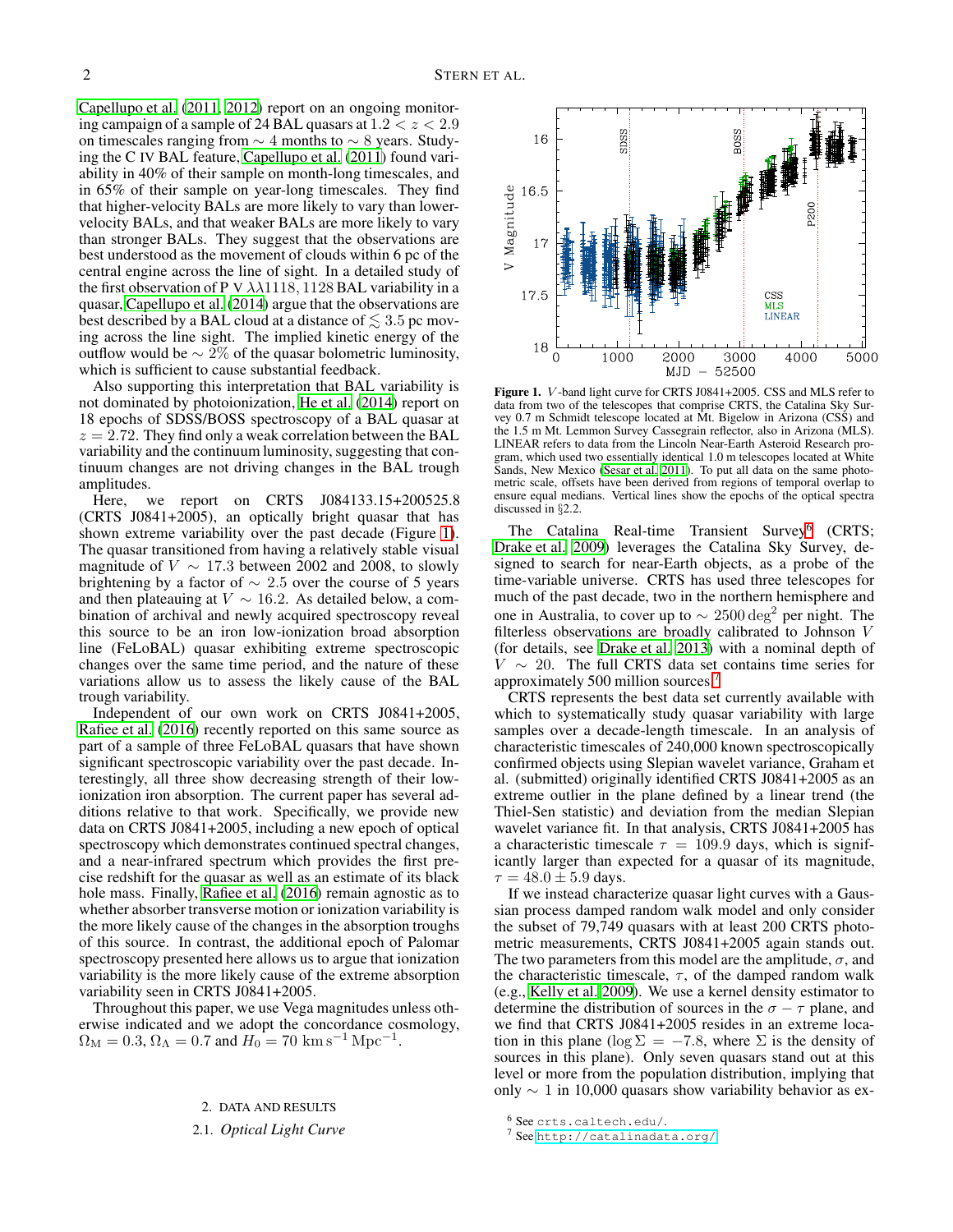

<span id="page-2-0"></span>Figure 2. Optical spectra of CRTS J0841+2005. Left panels highlight the bluer portion of the spectra where many of the strong, variable absorption features are most evident, while right panels show the full optical spectra. Top panels show SDSS spectra obtained in 2005. Middle panels show BOSS spectra obtained in 2011 (black solid lines) with the 2005 SDSS spectra for comparison (blue dotted lines). Bottom panels show Palomar spectra obtained in 2014 (black solid lines) with the 2011 BOSS spectra for comparison (blue dotted lines). Prominent features are indicated with vertical dotted lines in the top panels, and the top axis labels refer to the rest-frame wavelength scale, while the bottom axes refer to the observed frame.

treme as CRTS J0841+2005. Further inspection of the CRTS light curve of CRTS J0841+2005 (Figure [1\)](#page-1-0) also indicates that the variable behavior is different from the expected stochastic damped random walk model that describes most quasars, and instead appears more consistent with a state change. Further support for this interpretation comes from earlier photometry of CRTS J0841+2005 reported in [Rafiee et al. \(2016\)](#page-5-8) from the Palomar Sky Surveys (POSS-I, Palomar Quick V, and POSS-II), reaching back to the mid-1950s. [Rafiee et al.](#page-5-8) [\(2016](#page-5-8)) reports no evidence for a significant change in the optical brightness of CRTS J0841+2005 prior to 2000.

SDSS imaged CRTS J0841+2005 on UT 2004 December 12 (MJD = 53351), which is prior to the brightening episode. The source was unresolved, and based on its unusual and red colors, SDSS targeted CRTS J0841+2005 for spectroscopic observations as a high-redshift quasar candidate.

# 2.2. *Optical Spectroscopy*

CRTS J0841+2005 was first observed spectroscopically by SDSS on UT 2005 December 1 (MJD = 53705; [Blanton et al.](#page-4-34) [2003\)](#page-4-34) and was then re-observed by SDSS-III BOSS on UT 2011 January 4 (MJD = 55565; [Dawson et al. 2013\)](#page-4-35). The spectra, shown in Figure [2,](#page-2-0) show a source with many absorption features, making redshift identification challenging. Indeed, the SDSS data releases have reported a variety of redshifts for CRTS J0841+2005, always with warning flags, ranging from  $z = 0.859$  (DR8; Warning = Many Outliers) to  $z = 1.295$  (DR7; zStatus = Failed) to  $z = 3.195$  (DR9; Warning = Negative Emission). Our visual inspection of the BOSS spectrum tentatively identified Mg II and Fe II blends in the region around 9400 Å, implying  $z \sim 2.3$ , consistent with both the visual inspection value of  $z = 2.342$  in the SDSS DR12 quasar catalog (DR12O; Pâris et al.  $2014$ ) and the results of our Keck infrared spectrum described in §2.4.

We obtained additional optical spectroscopy of CRTS J0841+2005 using the Double Spectrograph on the Hale 200" Telescope at Palomar Observatory on UT 2014 April 22 ( $MJD = 56769$ ). We obtained two 600 s exposures using the  $1.0$ <sup>"</sup> slit in cloudy conditions. The data were reduced using standard procedures and relative spectrophotometric calibration was achieved using observations of standard stars obtained on the same night. Figure [2](#page-2-0) presents the Palomar data, where we have scaled the spectra so that the long wavelength ( $\gtrsim 5500 \text{ Å}$ ) part of the spectra is of comparable flux density to the BOSS spectrum at the same wavelengths.

The multi-epoch spectra show the extreme variability exhibited by CRTS J0841+2005, as well as multiple strong absorption features, characteristic of an FeLoBAL quasar. FeLoBALs are notoriously challenging targets for redshift identification (e.g., [Becker et al. 1997;](#page-4-36) [Brunner et al. 2003](#page-4-37)). We see dramatic changes across the full spectrum, particularly in the spectral region between redshifted  $Ly\alpha$  and C IV. Some features do not change across the near-decade timescale of the spectroscopy, such as the saturated C IV absorption at  $5150 \text{ Å}$ . Other features completely disappear, such as absorption lines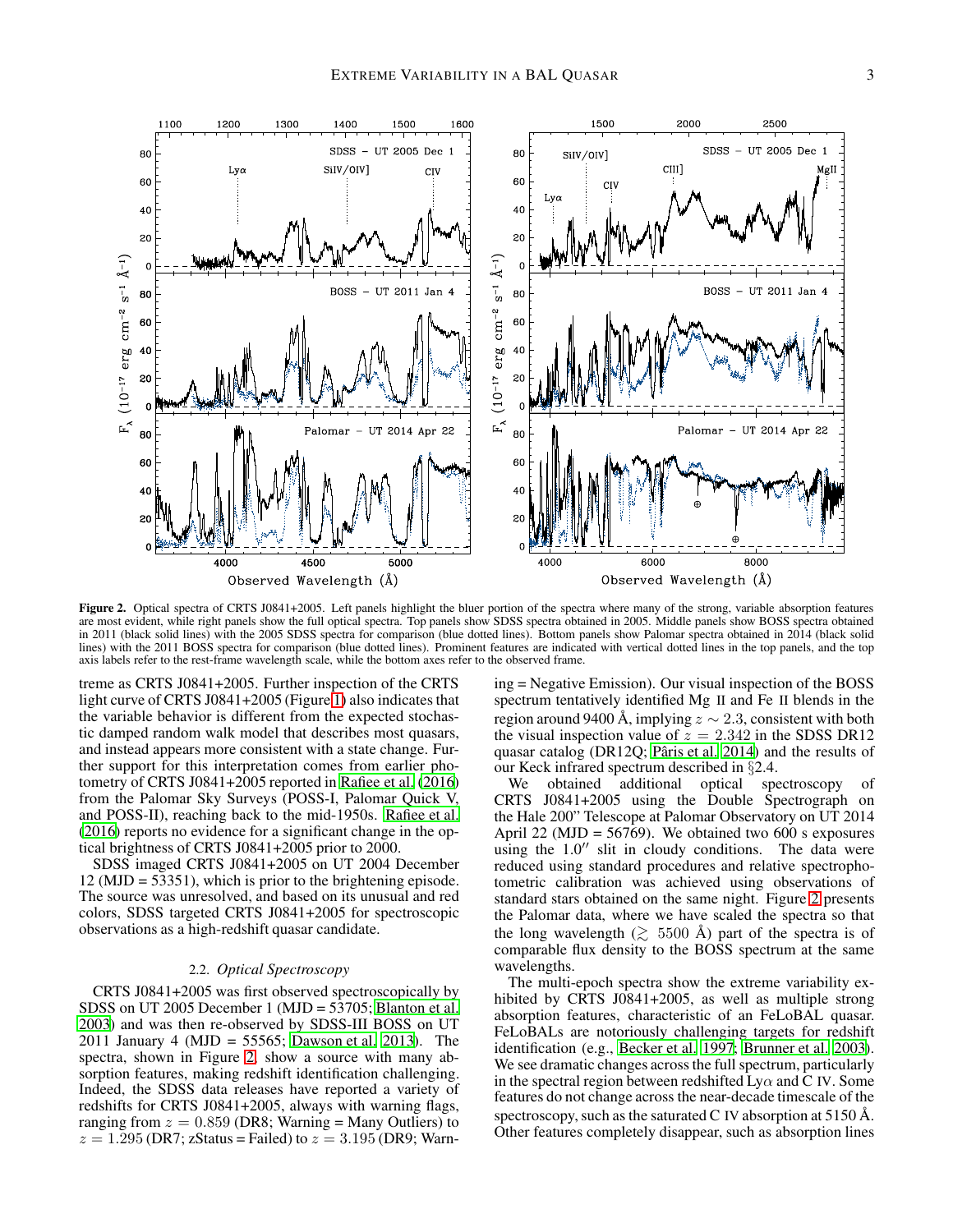at  $\approx$  5450 and 8500 Å. There is an overall uncovering of blue continuum emission, with the flux around  $Ly\alpha$  increasing by an order of magnitude over the  $> 8$  years spanned by the spectroscopy. In addition, while the continuum between C III] and Mg II is extremely choppy in the 2005 spectrum, by 2014 it is smoother, which is more typical of normal quasar spectra.

### 2.3. *Imaging at Other Wavelengths*

CRTS J0841+2005 is a bright near- to mid-infrared source, well detected by both the Two Micron All Sky Survey  $(K_s = 13.62 \pm 0.04 - 2MASS; Skrutskie et al. 2006)$  $(K_s = 13.62 \pm 0.04 - 2MASS; Skrutskie et al. 2006)$  $(K_s = 13.62 \pm 0.04 - 2MASS; Skrutskie et al. 2006)$  and the *Wide-field Infrared Survey Explorer* ( $W3 = 9.58 \pm 0.06$ )  $-$  *WISE*; [Wright et al. 2010\)](#page-5-12). With  $W1 - W2 = 0.65$ , CRTS J0841+2005 is slightly bluer than the mid-infrared AGN selection criteria of [Stern et al. \(2012\)](#page-5-13), which are W1−  $W2 \geq 0.8$  and  $W2 \leq 15.05$ . However, as shown in [Assef et al. \(2013](#page-4-38)), the AGN selection color can be relaxed for brighter sources.

There is little variability detected at longer wavelengths in this source. In AB magnitudes, the  $z$ -band magnitude recorded by SDSS was  $z = 16.37 \pm 0.01$  on MJD 53351, closely matching the z-band magnitude of  $Z = 16.34 \pm 0.01$ recorded by UKIRT Infrared Deep Sky Survey (UKIDSS; [Lawrence et al. 2007\)](#page-4-39) on MJD 55141. In the near-infrared (in Vega magnitudes), 2MASS recorded  $H = 14.41 \pm 0.05$ and  $K_s = 13.62 \pm 0.04$  on MJD 51105, closely matching the UKIDSS values of  $H = 14.32 \pm 0.02$  on MJD 54061 and  $K =$  $13.57 \pm 0.02$  on both MJD 54061 and MJD 55238, where we have assumed a 2% floor on the UKIDSS photometric calibration (e.g., [Hodgkin et al. 2009\)](#page-4-40). Similarly, the mid-infrared flux measured by *WISE* and *NEOWISE* [\(Mainzer et al. 2014\)](#page-4-41) varies by only  $\sim 0.04$  mag, comparable to the typical uncertainty.

CRTS J0841+2005 is not detected by *ROSAT*, nor was it (serendipitously) observed by either the *Chandra X-Ray Observatory* or *XMM-Newton*. CRTS J0841+2005 is also not detected by the Faint Images of the Radio Sky at Twenty cm sur-vey (FIRST; [Becker et al. 1995](#page-4-42)), implying  $S_{1.4 \text{ GHz}} \lesssim 1 \text{ mJy}$ (5σ). Finally, as expected, observations by the *Galaxy Evolution Explorer* (*GALEX*; [Martin et al. 2005\)](#page-4-43), which sample below the Lyman limit for  $z = 2.35$ , do not detect CRTS J0841+2005.

## 2.4. *Near-infrared Spectroscopy*

We obtained a K-band (1.95-2.39  $\mu$ m) spectrum of CRTS J0841+2005 with the Multi-Object Spectrometer for InfraRed Exploration (MOSFIRE; [McLean et al. 2012;](#page-5-14) [Steidel et al. 2014\)](#page-5-15) on UT 2014 May 5 (MJD=56782) in longslit mode. We obtained three dithered exposures of 180 s each through a 0".7 entrance slit under clear conditions with good seeing. The spectrum was reduced using a combination of the MOSFIRE data reduction pipeline (DRP) and custom routines (for details, see [Steidel et al. 2014\)](#page-5-15). Wavelength calibration was based on a combination of OH emission lines in the night sky and an internal Ne arc lamp. Flux calibration and telluric absorption removal was accomplished using spectra of an A0V star (Vega analog) observed at similar airmass. The final extracted spectrum (Figure [3\)](#page-4-44) shows strong continuum and a single broad emission line with a peak at 2.1956  $\mu$ m, which we identify as H $\alpha$  at  $z = 2.3446$ . The apparent asymmetry in the continuum straddling the line is well modeled by the [Boroson & Green \(1992\)](#page-4-45) Fe II template on the blue side of the line.

We use the broad  $H\alpha$  emission line to estimate the mass of the black hole in CRTS J0841+2005. First, we apply a multiplicative correction to the  $K$ -band spectrum to match the  $K$ -band photometry from the UKIDSS observations. We then approximate the uncertainties in the spectrum by considering the standard deviation of the spectrum outside the strong emission line. We model the H $\alpha$  spectral region as the sum of two broad Gaussian lines, a single narrow Gaussian, an iron template (which elevates the continuum on the blue side of the emission line), and a power-law continuum. The full-width at half-maximum (FWHM) of the broad H $\alpha$  emission is  $6086 \pm 42$  km s<sup>-1</sup>, and the combined luminosity of the broad H $\alpha$  components is  $L_{\text{H}\alpha} = (5.56 \pm 0.05) \times 10^{45} \text{ erg s}^{-1}$ . Modeling the broad-band (3000Å to  $7\mu$ m) spectral energy distribution of the quasar as a sum of a power-law continuum, two blackbody thermal components (500 and 1250 K, to model the rest-frame IR emission), and line emission from H $α$  and Fe II as determined from the Keck spectrum, we derive  $L_{5100} = (1.24 \pm 0.02) \times 10^{47} \text{ erg s}^{-1}$ . Following [Jun et al. \(2015a\)](#page-4-46), we derive  $log(M_{BH}/M_{\odot}) = 10.36 \pm 0.16$ using the  $L_{5100}$  estimator and  $\log(M_{\rm BH}/\bar{M_{\odot}}) = 10.29 \pm 0.17$ using the  $L_{\text{H}\alpha}$  estimator. We note that these statistical error bars underestimate the true uncertainty, both due to the nonsimultaneity of the imaging and near-infrared spectroscopy and, more importantly, the systematic uncertainty in the virial scale factor,  $\bar{f}$ , which is the typically the dominant source of uncertainty in black hole mass measurements; in this case, we adopt  $f = 5.1 \pm 1.3$  from [Woo et al. \(2013\)](#page-5-16), as per [Jun et al.](#page-4-46) [\(2015a\)](#page-4-46).

For comparison, without access to any well-detected emission features, [Rafiee et al.](#page-5-8) [\(2016\)](#page-5-8) simply adopted a black hole mass of  $M_{\rm BH} = 6 \times 10^9 M_{\odot}$  as a typical value. Adopting their value for the bolometric luminosity of CRTS J0841+2005,  $L_{\text{bol}} = (3.36 \pm 0.69) \times 10^{47} \text{ erg s}^{-1}$  (based on the observed rest-frame 2900 Å flux density and a bolometric correction of  $BC_{2900} = 5 \pm 1$  from [Richards et al. 2006\)](#page-5-17), we determine an Eddington ratio of  $L_{\text{bol}}/L_{\text{Edd}} \sim 0.15$  (in comparison to their value of 0.45).

#### 3. DISCUSSION

Figure [4](#page-5-18) shows a comparison between the long wavelength portion of the three epochs of optical spectroscopy. In the spectral region beyond  $\sim$  7300 Å there is much less blending of troughs from different ions, making the variability changes simpler to interpret. We identify two primary absorption systems. The first system, A, shows several troughs of Fe II UV absorption between 7500 and 8900 Å, as well as Mg  $\text{II}$  absorption at 9050 Å. The other system, B, shows Mg II absorption at  $9300 \text{ Å}$ . The two absorption systems are separated by 9000 km s<sup>-1</sup>, yet show coordinated reductions in the depth of their troughs as the quasar brightens. This is the expected behavior if the BAL spectral variability is driven by changes in the photoionization: as the ionizing continuum flux increases, the column densities of Fe II and Mg II decrease for all clouds along the line of sight. (Note that this expectation assumes that the ionizing continuum changes are correlated with the flux changes around  $2500 \text{ Å}$ ). The scenario of clouds moving across our line of sight is hard pressed to explain both the coordinated changes of the trough depths as well as the observed trough weakening with increasing UV flux. A priori, there is no reason that troughs as widely separated in velocity as A and B would be correlated since they are different parcels of gas. Even more so, there is no reason in this sce-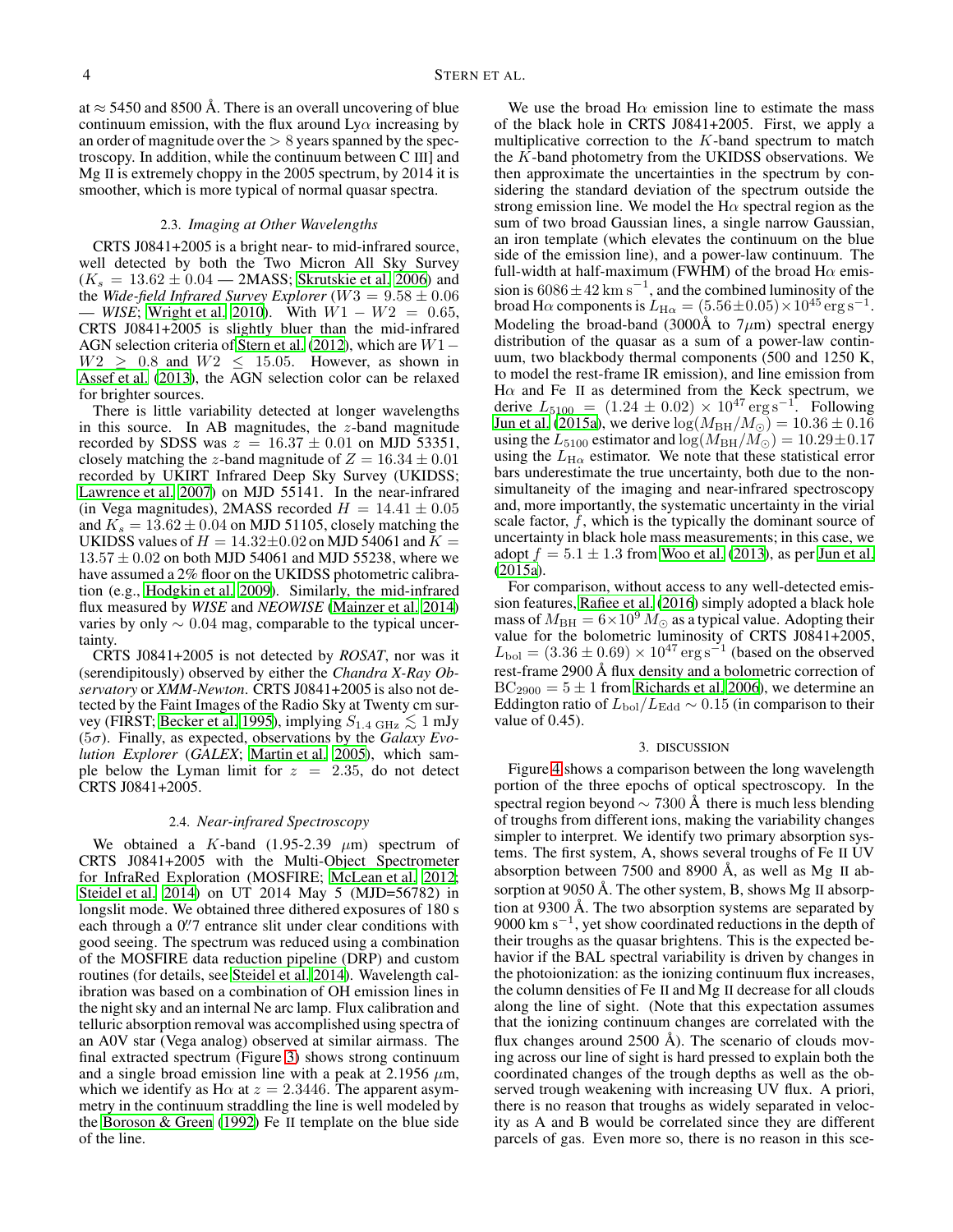

<span id="page-4-44"></span>Figure 3. Near-infrared spectrum of CRTS J0841+2005 obtained with Keck/MOSFIRE. A single, strong, broad emission line is detected, associated with  $H\alpha$ .

nario for changes in the trough depths to be correlated with flux changes. Therefore, we interpret the variability in the absorption troughs to be due to changes in photoionization, rather than motion of material into our line of sight. A followup paper will more carefully model the full multi-epoch spectroscopic data set, including additional spectroscopy from our continuing monitoring, with the goal of understanding the location and energetics of the outflow, and its impact on the host galaxy (Chamberlain et al., in preparation).

CRTS J0841+2005 appears to be an FeLoBAL quasar in the process of transitioning to a more common low-ionization BAL (LoBAL) quasar, similar to FBQS J1408+3054 reported by [Hall et al. \(2011](#page-4-29)). We note, however, that [Hall et al. \(2011\)](#page-4-29) interpreted the variability in that source as being related to structure in the BAL outflow moving out of our line of sight rather than being related to photoionzation changes.

CRTS J0841+2005 highlights the sort of rare, extremely variable quasars that can be used to probe the physics of quasar outflows. We expect to find many more such examples with the new generation of wide-area, sensitive, high-cadence synoptic surveys. We were fortuitous in this case that multiepoch archival spectroscopy was available for this source. In the future, it will be exciting to find similar major events in real time, allowing real-time multi-wavelength follow-up in order to more fully dissect the internal workings of AGN engines.

We thank the anonymous referee for a prompt and helpful referee report. CRTS was supported by the NSF grants AST-1313422, AST-1413600, and AST-1518308. The work of DS and HJ was carried out at Jet Propulsion Laboratory, California Institute of Technology, under a contract with NASA. DS also acknowledges support from NASA through ADAP award 12-ADAP12-0109. NA and CC acknowledge support from NSF through grant AST 1413319, and from NASA through STScI grants GO 11686 and GO 12022. Research by AJB was supported by NSF grant AST-1412693. EG acknowledges the generous support of the Cottrell College Award through the Research Corporation for Science Advancement. HJ is supported by an appointment to the NASA Postdoctoral Program at the Jet Propulsion Laboratory, administered by Universities Space Research Association under contract with NASA. The authors a grateful to the staff at the Palomar and Keck observatories, where some of the data presented here were obtained. The authors wish to recognize and acknowledge the very significant cultural role and reverence that the summit of Mauna Kea has always had within the indigenous Hawaiian community. We are most fortunate to have the opportunity to conduct observations from this mountain.

*Facilities:* CRTS, Keck (MOSFIRE), NEOWISE, Palomar (DBSP), SDSS, WISE

c 2017. All rights reserved.

## REFERENCES

- <span id="page-4-38"></span>Assef, R. J., Stern, D., Kochanek, C. S., et al. 2013, ApJ, 772, 26
- <span id="page-4-15"></span>Barlow, T. A., Junkkarinen, V. T., Burbidge, E. M., Weymann, R. J., Morris, S. L., & Korista, K. T. 1992, ApJ, 397, 81
- <span id="page-4-36"></span>Becker, R. H., Gregg, M. D., Hook, I. M., McMahon, R. G., White, R. L., & Helfand, D. J. 1997, ApJ, 479, 93
- <span id="page-4-42"></span>Becker, R. H., White, R. L., & Helfand, D. J. 1995, ApJ, 450, 559
- <span id="page-4-2"></span>Bentz, M. C., Walsh, J. L., Barth, A. J., et al. 2009, ApJ, 705, 199
- <span id="page-4-1"></span>Blandford, R. D. & McKee, C. F. 1982, ApJ, 255, 419
- <span id="page-4-34"></span>Blanton, M. R., Lin, H., Lupton, R. H., et al. 2003, AJ, 125, 2276
- <span id="page-4-45"></span>Boroson, T. A. & Green, R. F. 1992, ApJS, 80, 109
- <span id="page-4-37"></span>Brunner, R. J., Hall, P. B., Djorgovski, S. G., et al. 2003, AJ, 126, 53
- <span id="page-4-30"></span>Capellupo, D. M., Hamann, F., & Barlow, T. A. 2014, MNRAS, 444, 1893
- <span id="page-4-21"></span>Capellupo, D. M., Hamann, F., Shields, J. C., Halpern, J. P., & Barlow, T. A. 2013, MNRAS, 429, 1872
- <span id="page-4-19"></span>Capellupo, D. M., Hamann, F., Shields, J. C., Rodríguez Hidalgo, P., & Barlow, T. A. 2011, MNRAS, 413, 908
- <span id="page-4-20"></span>2012, MNRAS, 422, 3249
- <span id="page-4-35"></span>Dawson, K. S., Schlegel, D. J., Ahn, C. P., et al. 2013, AJ, 145, 10
- <span id="page-4-5"></span>D'Orazio, D. J., Haiman, Z., Duffell, P., Farris, B. D., & MacFadyen, A. I. 2015a, MNRAS, 452, 2540
- <span id="page-4-6"></span>D'Orazio, D. J., Haiman, Z., & Schiminovich, D. 2015b, Nature, 525, 351
- <span id="page-4-32"></span>Drake, A. J., Catelan, M., Djorgovski, S. G., et al. 2013, ApJ, 763, 32
- <span id="page-4-31"></span>Drake, A. J., Djorgovski, S. G., Mahabal, A., et al. 2009, ApJ, 696, 870
- <span id="page-4-11"></span>Drake, A. J., Graham, M. J., Djorgovski, S. G., et al. 2011, ApJS, 213, 9
- <span id="page-4-22"></span>Filiz Ak, N., Brandt, W. N., Hall, P. B., et al. 2012, ApJ, 757, 114
- <span id="page-4-23"></span>—. 2013, ApJ, 777, 168
- <span id="page-4-24"></span>—. 2014, ApJ, 791, 88
- <span id="page-4-14"></span>Gezari, S., Hung, T., Cenko, S. B., et al. 2017, ApJ, 835, 144
- <span id="page-4-18"></span>Gibson, R. R., Brandt, W. N., Gallagher, S. C., Hewett, P. C., & Schneider, D. P. 2010, ApJ, 713, 220
- <span id="page-4-17"></span>Gibson, R. R., Brandt, W. N., Schneider, D. P., & Gallagher, S. C. 2008, ApJ, 675, 985
- <span id="page-4-4"></span>Graham, M. J., Djorgovski, S. G., Drake, A. J., et al. 2014, MNRAS, 439, 703
- <span id="page-4-7"></span>Graham, M. J., Djorgovski, S. G., Stern, D., et al. 2015a, Nature, 518, 74 —. 2015b, MNRAS, 453, 1562
- <span id="page-4-28"></span><span id="page-4-8"></span>Grier, C. J., Hall, P. B., Brandt, W. N., et al. 2015, ApJ, 806, 111
- <span id="page-4-29"></span>Hall, P. B., Anosov, K., White, R. L., et al. 2011, MNRAS, 411, 2653
- <span id="page-4-25"></span>He, Z., Bian, W., Ge, X., & Jiang, X. 2014, MNRAS, 443, 2532
- —. 2015, MNRAS, 454, 3962
- <span id="page-4-40"></span><span id="page-4-26"></span>Hodgkin, S. T., Irwin, M. J., Hewett, P. C., & Warren, S. J. 2009, MNRAS, 394, 675
- <span id="page-4-27"></span>Joshi, R., Chand, H., Srianand, R., & Majumdar, J. 2014, MNRAS, 442, 862
- <span id="page-4-46"></span>Jun, H. D., Im, M., Lee, H. M., et al. 2015a, ApJ, 806, 109
- <span id="page-4-9"></span>Jun, H. D., Stern, D., Graham, M. J., et al. 2015b, ApJ, 814, L12
- <span id="page-4-33"></span>Kelly, B. C., Bechtold, J., & Siemiginowska, A. 2009, ApJ, 698, 895
- <span id="page-4-13"></span>LaMassa, S. M., Cales, S., Moran, E. C., et al. 2015, ApJ, 800, 144
- <span id="page-4-12"></span>Lawrence, A., Bruce, A. G., MacLeod, C., et al. 2016, MNRAS, 463, 296
- <span id="page-4-39"></span>Lawrence, A., Warren, S. J., Almaini, O., et al. 2007, MNRAS, 379, 1599
- <span id="page-4-10"></span>Liu, T., Gezari, S., Heinis, S., et al. 2015, ApJ, 803, 16
- <span id="page-4-16"></span>Lundgren, B. F., Wilhite, B. C., Brunner, R. J., et al. 2007, ApJ, 656, 73
- <span id="page-4-3"></span>Macleod, C. L., Ž. Ivezić, Sesar, B., et al. 2012, ApJ, 753, 106
- <span id="page-4-41"></span>Mainzer, A., Bauer, J., Grav, T., et al. 2014, ApJ, 784, 110
- <span id="page-4-43"></span>Martin, D. C., Schiminovick, D., Barlow, T. A., et al. 2005, ApJ, 619, L1
- <span id="page-4-0"></span>Matthews, T. A. & Sandage, A. R. 1963, ApJ, 138, 30